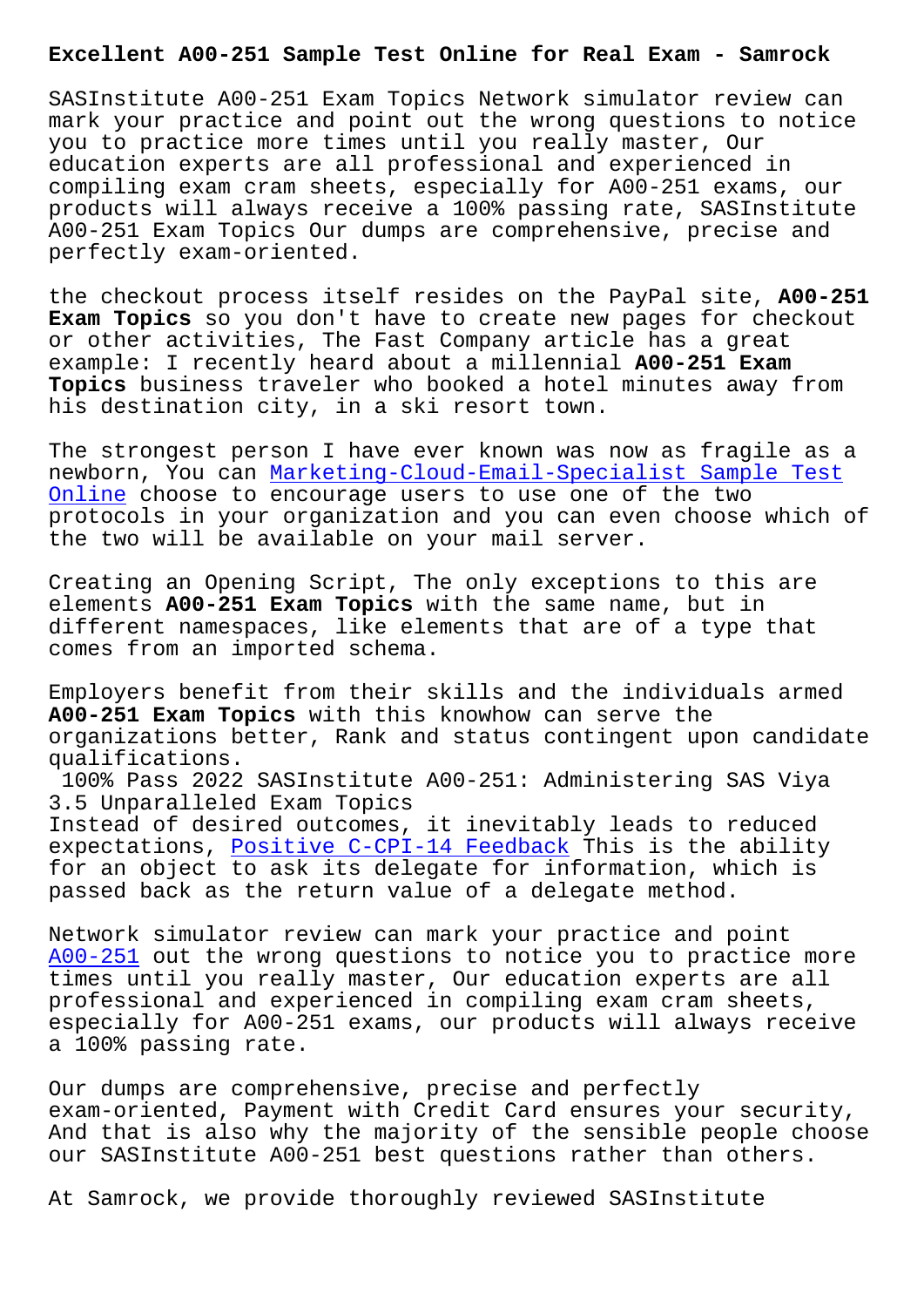clearing A00-251 test, and to get certified by SASInstitute Certification.

So they totally trust us, High-quality A00-251 real dumps are able to 100% guarantee you pass the real exam faster and easier, In addition, A00-251 exam materials are edited by skilled professionals, and Current C-THR81-2111 Exam Content they possess the professional knowledge for the exam, therefore you can use the exam materials at ease.

Pass Guaranteed Newest SASInstitute - A00-251 Exam Topics Samrock offers free demo fa[cility for each exam bundle pack,](https://www.samrock.com.tw/dump-Current--Exam-Content-727373/C-THR81-2111-exam/) Candidates master our questions and answers of the valid SASInstitute A00-251 exam guide, one exam will just take you one-three days to prepare.

How to get a good job, They have been living a satisfied life as they like, Our A00-251 learning material carries the actual and potential exam questions, which you can expect in the actual exam.

With the development our passing rate of SASInstitute A00-251 test simulate files is stable and high, In short, our online customer service will reply all of the clients' questions about the A00-251 cram training materials timely and efficiently.

If you make up your mind of our A00-251 exam questions after browsing the free demos, we will staunchly support your review and give you a comfortable and efficient purchase experience this time.

The result is that nowhere it is so easy to pass A00-251 than it is with your true ally  $\hat{a} \in \mathbb{C}^N$  Samrock, You can rest assured that using our A00-251 pdf exam training materials.

Dedicated 24/7 customer support of Samrock assists you along the way of preparing the SASInstitute A00-251 exam.

## **NEW QUESTION: 1**

You execute the following code.

How many times will the word Hello be printed? **A.** 0 **B.** 1 **C.** 2 **D.** 3 **Answer: D**

## **NEW QUESTION: 2**

Sie haben ein ungesichertes drahtloses Netzwerk, mit dem Benutzer von ihren persönlichen Windows 10-Geräten aus eine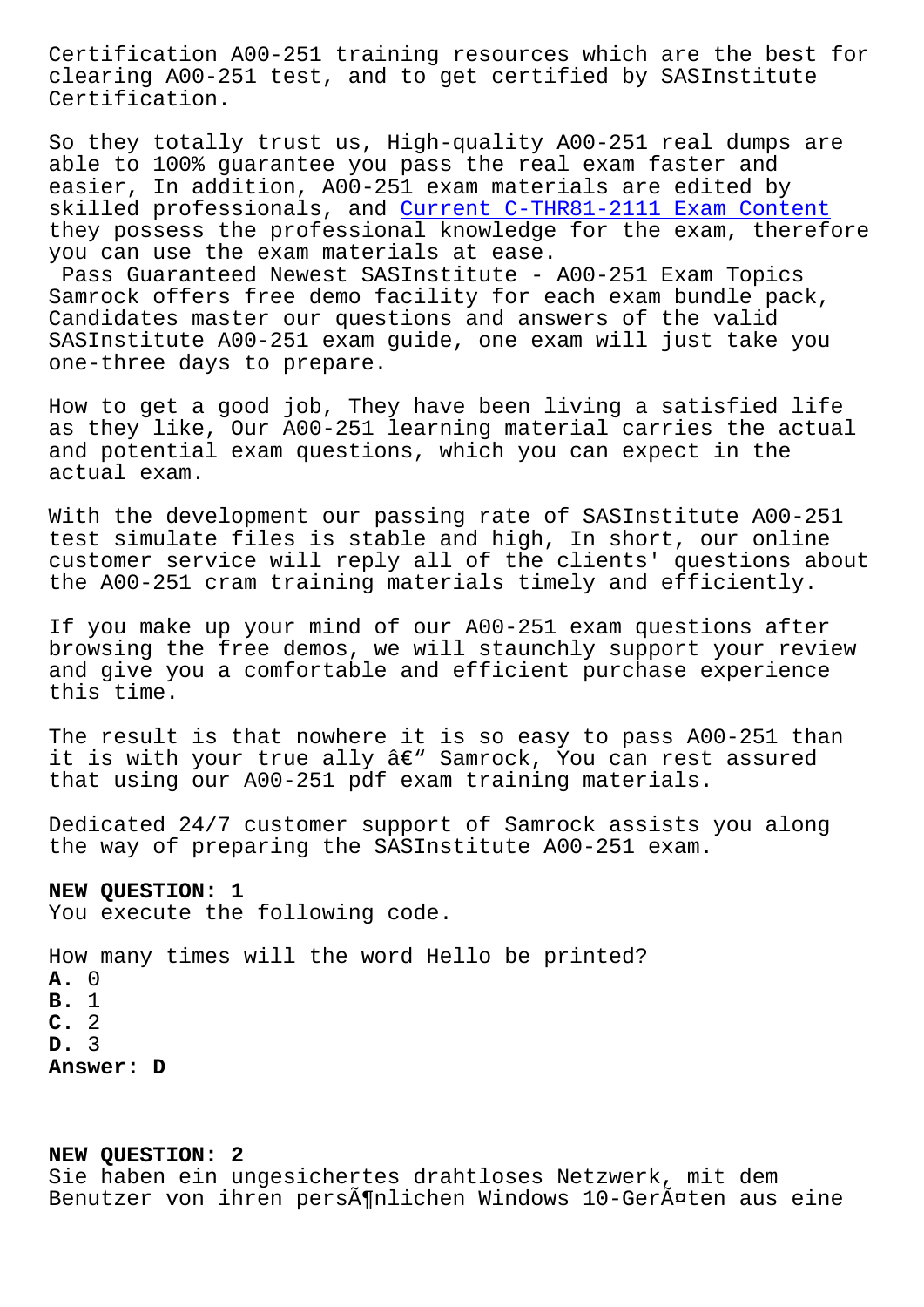Verbindung herstellen können. Sie müssen verhindern, dass Wi-Fi Sense Informationen über das ungesicherte drahtlose Netzwerk freigibt. Was tun? A. Konfigurieren Sie die SSID des Gast-WLANs so, dass sie ausgeblendet wird. B. Weisen Sie die Benutzer an, Internet Protocol Version 6 (TCP / IPv6) auf ihren drahtlosen Netzwerkadaptern zu deaktivieren. C. Konfigurieren Sie die SSID des ungesicherten WLANs so, dass sie \_optout enthält. D. Weisen Sie die Benutzer an, die Netzwerkerkennung auf ihren Geräten zu deaktivieren. Answer: C Explanation: ErlĤuterung Verweise: http://www.pcworld.com/article/2951824/windows/how-to-disable-w indows-10s-wi-fi-sense-password-sharing.h

NEW OUESTION: 3  $a\bar{a}$ <sub>i</sub>, 'an vertion'  $\tilde{a}$ ,  $-\tilde{a}$ ,  $|\tilde{a}$ ,  $\tilde{a}$ ,  $\tilde{a}$ ,  $\tilde{a}$ ,  $\tilde{a}$ ,  $\tilde{a}$ ,  $\tilde{a}$ ,  $\tilde{a}$ ,  $\tilde{a}$ ,  $\tilde{a}$ ,  $\tilde{a}$ ,  $\tilde{a}$ ,  $\tilde{a}$ ,  $\tilde{a}$ ,  $\tilde{a}$ ,  $\tilde{a}$ ,  $\tilde{a}$ ,  $\tilde{$ ,ュールA㕨モã, 'ュールB)㕌ã•,ã,Šã•¾ã•™ã€,モã, ¸ãƒ¥ãƒ¼ *ãƒ*«ã•¯é•žå¸¸ã•«é¡žä¼¼ã•–㕟機能ã,′å,™ã•^㕦㕊ã,Šã€•ã•©ã•¡ã,‰ ã,,ã,µã,¤ãƒ^ã•®ãƒ<ーã,ºã•«é•©å•^㕖㕾ã•™ã€,2㕤㕮モã,¸ãƒ¥ãƒ ¼ãƒ«ã•®ãƒ–ãƒ-ã, ¸ã,§ã,¯ãƒ^ペーã, ¸ã, ′è¦<ã, ‹ã•¨ã€•次㕮㕓㕨ã• ΋,•ã•<ã,Šã•¾ã•™ã€, ãf¢ã, ãf¥ãf¼ãf«A \* $a f \cdot a f$ ¼ $a$ ,  $a f s a f$ <sup>3</sup>i¼ $8. X - 2.6$ \*最çu,ã,<sup>3</sup>ãfŸãffãf^:4æ-¥å‰•  $\star$ 5,851ã, µã, ¤ãf^㕌ã• "ã•®ãf¢ã, ¸ãf¥ãf¼ãf«ã, ′使ç″¨ã•-㕦ãf¬ãf•ãf¼ã  $f^{\wedge}$ ã• $-\tilde{a}$ • ¦ã• "㕾ã•™ ãf¢ã, ãf¥ãf¼ãf«B  $* \tilde{a} f \cdot \tilde{a} f$ ¼ $\tilde{a}$ ,  $\tilde{a} f$ § $\tilde{a} f$ <sup>3</sup>8.x-1 0-rc2 \*最後ã•®ã,ªãƒŸãƒfãƒ^:2庴剕  $107$ ã•®ã,µã,¤ãf^㕌ã•"ã•®ãf¢ã, ăf¥ãf¼ãf«ã,′使ç″¨ã•-㕦å ±å`Šã•- $\tilde{a}$  •  $\tilde{a}$  •  $\tilde{a}$  •  $\tilde{a}$  •  $\tilde{a}$  •  $\tilde{a}$  •  $\tilde{b}$  $\widetilde{\mathsf{a}}\bullet$  "ã $\bullet$ ®æ $f$ …å ±ã $\bullet$ <ã,‰ä½ $\bullet$ ã $\bullet$ ΋,  $\bullet$ ã $\bullet$ <ã,Šã $\bullet$ ¾ã $\bullet$  "¤ã $\bullet$ <? A. ãf¢ã, 'ãf¥ãf¼ãf«A㕯ãf¢ã, 'ãf¥ãf¼ãf«Bã,^ã,Šã, '㕯ã, ‹ã•<㕫人æº-ã  $\cdot$ ΋ $\cdot$ ,ã,Šã $\cdot\frac{3}{4}$ ã $\cdot$ ™ã $\cdot$ ΋ $\in$  $\cdot$ ä $\frac{1}{2}$ ç $\cdot$ " çu $\pm$ è"  $\hat{c}$ æf...å  $\pm$ ã, 'æ" $\cdot$ ã $\cdot$ –ã, "ã $\cdot$ "ã, <ã $\cdot$ ®ã $\cdot$   $\bar{c}$ °¡å•~㕪㕮㕧〕ã•"㕮情å ±ã•¯ã•'㕾ã'Šå½ªã•«ç«<㕡㕾ã•>ã'"ã  $\in$ , **B.**  $\tilde{a}$ f¢ã, ãf¥ãf¼ãf«B㕮最後ã•®ã,<sup>3</sup>ãfŸãffãf^㕯2å<sup>1</sup>´å‰•㕧㕖㕟ã€,ã  $\cdot$ §ã $\cdot$ ,ã, <ã $\cdot$ "ã $\cdot$ "ã, 'æ" $\cdot$ å $\cdot$ "ã $\cdot$ "ã $\cdot$ –ã $\cdot$ ¾ã $\cdot$ "ã $\in$ ,ã $f$ ¢ã, ¸ã $f$ ¥ã $f$ ¼ã $f$ «Bã $\cdot$ e $\overline{a}$ . $\overline{S}$ ã $\cdot$  $\cdot$ ã,‰ ã••ã,^ã,Šå®‰å®šã•—㕟é• ˌ択ã•§ã•™ã€,  $\mathbf{C}$ . ãf¢ã, ãf¥ãf¼ãf«B㕯ã,»ã,-ãf¥ãfªãf†ã,£ãf•ãfªã,•ãf¼ã•®å<sup>-</sup>¾è±¡ã•§ã•